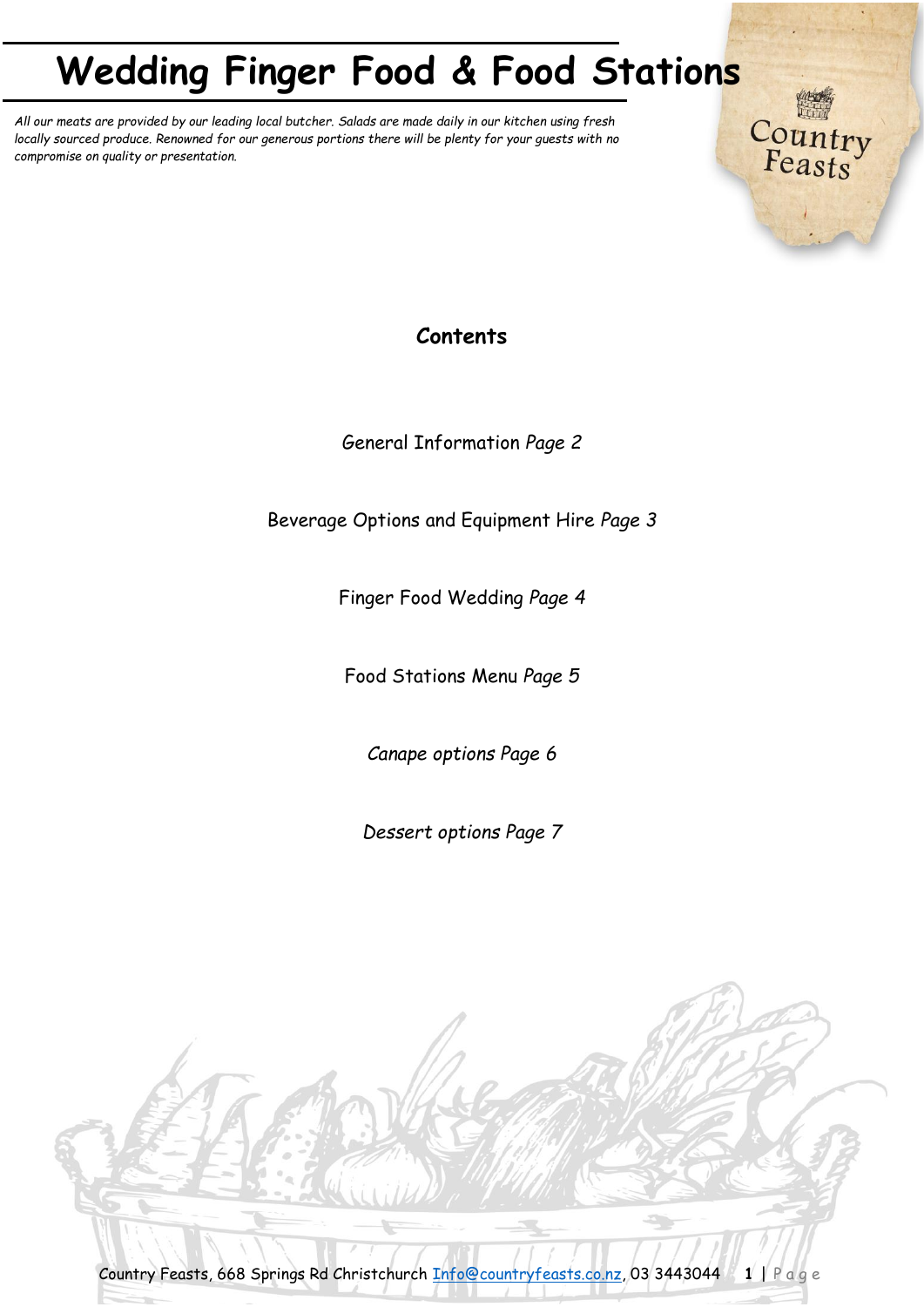## **Details**

Country<br>Feasts

### **Your special day**

We pride ourselves in personalised service. With our wealth of experience both here and abroad and simply our love for food, you can be assured of a fantastic day with Country Feasts.

All our meats are provided by our leading local butcher. Salads are made daily in our kitchen using fresh locally sourced produce. Renowned for our generous portions there will be plenty for your guests with no compromise on quality or presentation.

### **What is included**

Full service from our uniformed staff, cutlery, plates, serviettes (paper dinner napkins). If Buffet style, full set up of the buffet table. Set-up of dining tables is not included in our prices. (We can set up your tables at an extra cost.)

If you would like to set up your tables prior to the day equipment can be picked up by arrangement.

### **Extras**

Bar Staff Glassware Linen Napkins Tables, Chairs, Dining Tablecloths Any other service you may require for your wedding …Please ask us for a quote

### **How it works**

- 1. Browse through our wedding pack to get an idea what style of catering you would like.
- 2. Contact us and one of our team will work through the details with you. We can meet with you at a place of your choice.
- 3. Together we can help you select a menu suitable for the occasion. We have popular sample menus to choose from, or alternatively we can create a customised menu for you.
- 4. A completed booking form and a \$200 deposit is required to confirm a booking.
- 5. The account balance paid prior to the function unless other arrangements have been made.
- 6. Children under 12 years old  $\frac{1}{2}$  price and under 5 free.
- 7. Numbers to be confirmed one week prior to wedding.
- 8. As well as confirmation of a timeline for the day with final numbers.
- 9. All details will be confirmed with you prior to the wedding day.
- 10. The day of the wedding leave it to us.

### **Dietary Options**

**GF = Gluten Free DF = Dairy Free V = Vegetarian** Vegetarian main meals available on request We can cater for any dietary requirements. Please discuss with us.

Country Feasts, 668 Springs Rd Christchurch [Info@countryfeasts.co.nz,](mailto:Info@countryfeasts.co.nz) 03 3443044 **2** | P a g e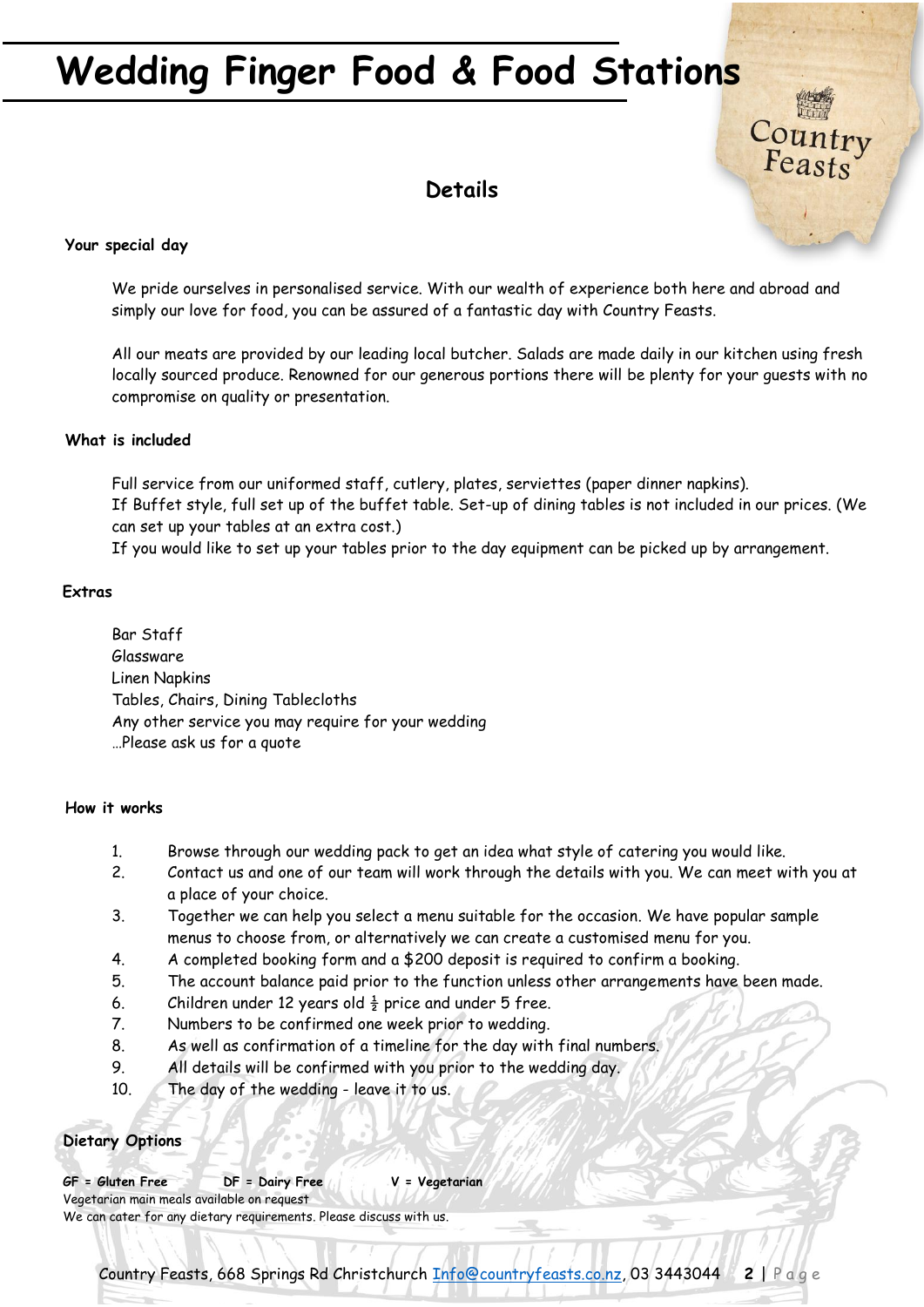### **Optional Hire Charges**

Full equipment hires price list available on request

Country<br>Feasts

### **Glasses**

Flutes \$0.75 each White Wine Glasses \$0.75 each Red Wine Glasses \$0.75 each Tumblers \$0.75 each Hi Ball \$0.75 each Glass Jugs \$3.00 each

### **Staff**

Bar Staff  $$30$  per person per hour Bar Manager  $$35.00$  per person per hour

### **Equipment**

Trestle Tables 1.8m \$18.00 each Utensils \$1.00 each

Tablecloths \$16.00 each (for 1.8m trestle tables – white)

### **Beverages**

Full beverage list available on request.

Filter Coffee and Selection of Traditional and Herbal Teas **\$2.80pp** (Only available with serviced option, cups and saucers included)

### **Non-Alcoholic Beverages**

(Plastic cups provided. Glassware available at 0.75c per glass)

Orange Juice **\$3.90pp**

Selection of Non-Alcoholic Drinks including Orange Juice, Mineral Water, and Soft Drinks **\$5.80pp** Fruit Punch **\$4.70pp**

### **Alcoholic Beverages Options**

**All-inclusive packages from \$22pp** (Includes house wines, premium beers, sparkling wine, soft drinks, juices, glassware, bartenders)

**Cash Bar** (Pay for what you use option. All costs are covered including, glassware and bartender with spend over \$500)

**BYO**

Planning to supply your own drinks. We have everything you need to set up your own bar. Please contact us for a full list of options.

Country Feasts, 668 Springs Rd Christchurch [Info@countryfeasts.co.nz,](mailto:Info@countryfeasts.co.nz) 03 3443044 **3** | P a g e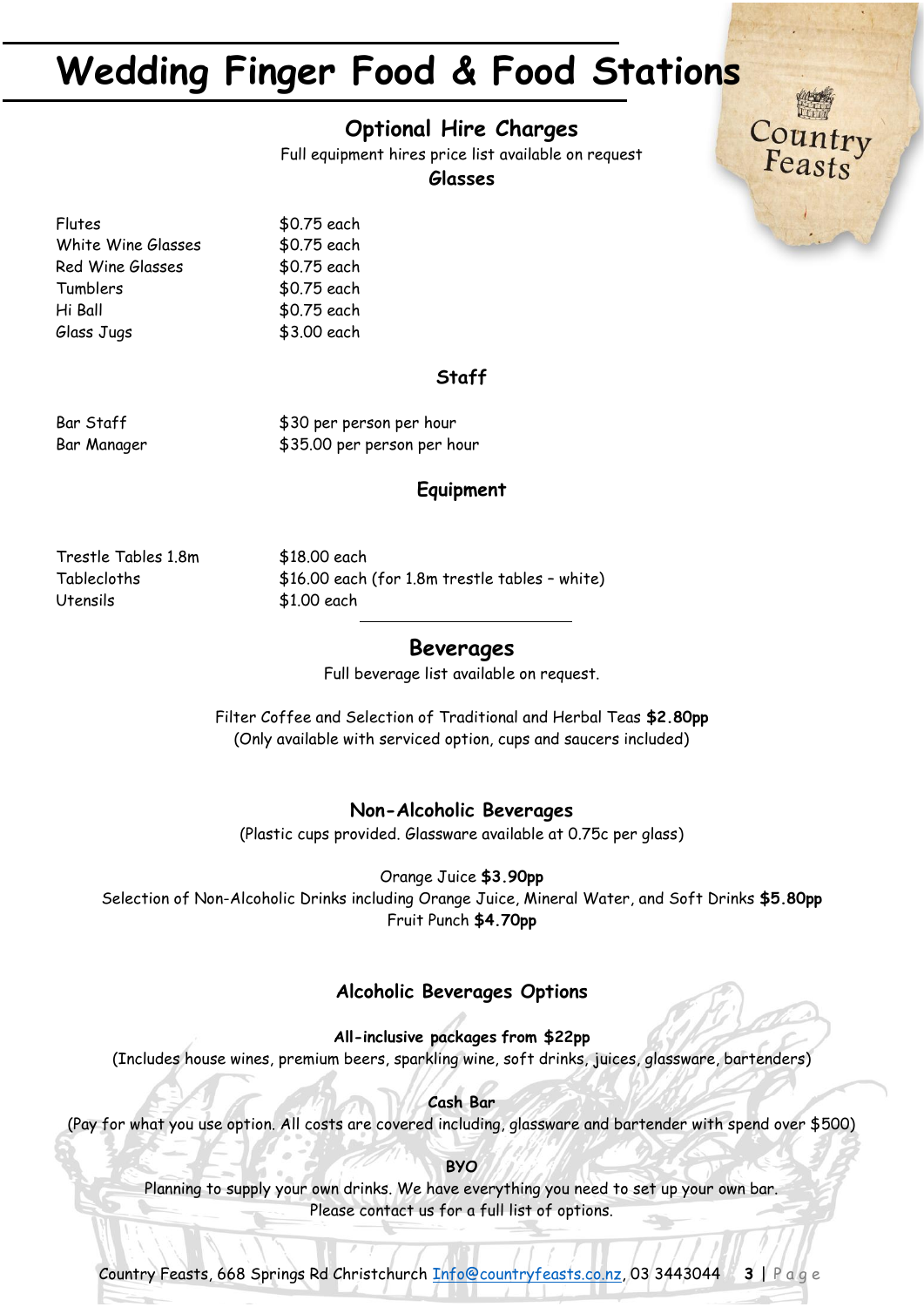

Country<br>Feasts

**Set Menu 1 \$35.40pp** Includes waitress service for up to 3 hours

Selection of Club Sandwiches **V** Charcoal Mussel Cup Filled with Crab Lime and Chilli Salad **DF** Smoked Salmon, Lemon, Dill and Crème Fraiche Blini Chicken & Cranberry Filled Vol au Vents

Beef Mignon Bites Served with a Béarnaise Sauce **GF DF** Memphis Style Pulled Pork Sliders **DF** Peri Peri Chicken Bruschetta **DF** Pumpkin Spinach and Feta Frittata **GF V** Maple Glazed Hot Ham Rolls **DF**

Dessert Platter -, Variety of Profiteroles (chocolate, salted caramel, white chocolate), Macaroons **GF**, Berry Mousse Filled Chocolate Pots **GF**, Baby Pavlovas **GF,** Baby filled Donuts (chocolate hazelnut, red fruits, apple, caramel)

## **Set Menu 2 \$47.20pp**

Includes waitress service for up to 3 hours

Duck Confit Crispy Waffle Cone Hot Wood Smoked Salmon Bites Topped with Micro Greens **GF DF** Corn Fritters with Mediterranean Vegetables and Tomato Chilli Jam **V** Rare Beef Filled Yorkshire Pudding with Pea Puree Sushi Soy Sauce, Wasabi, and Ginger **GF DF V**

Baby Angus Beef Burgers Served with Tomato Olive Chutney **DF** Smoked BBQ Honey Pork Belly Burnt Ends **GF DF** Peking Fried Duck Filled Bao Steamed Buns Served with a Hoisin Peanut Sauce Pumpkin and Spinach Filled Poppadum Cups **GF V** Tandoori Lamb Filled Poppadum Cups **GF**

Carvery: Maple & Marmalade Glazed Champagne Ham Served with Whole Grain Mustard **GF DF** Fresh Bread Varieties Condiments

Dessert Platter -, Variety of Profiteroles (chocolate, salted caramel, white chocolate), Macaroons **GF**, Berry Mousse Filled Chocolate Pots **GF**, Baby Pavlovas **GF,** Mini Cheesecakes, Baby Filled Donuts (chocolate hazelnut, red fruits, apple, caramel)

Check out our finger food menu for alternative finger food options pages 6,7

Country Feasts, 668 Springs Rd Christchurch [Info@countryfeasts.co.nz,](mailto:Info@countryfeasts.co.nz) 03 3443044 **4** | P a g e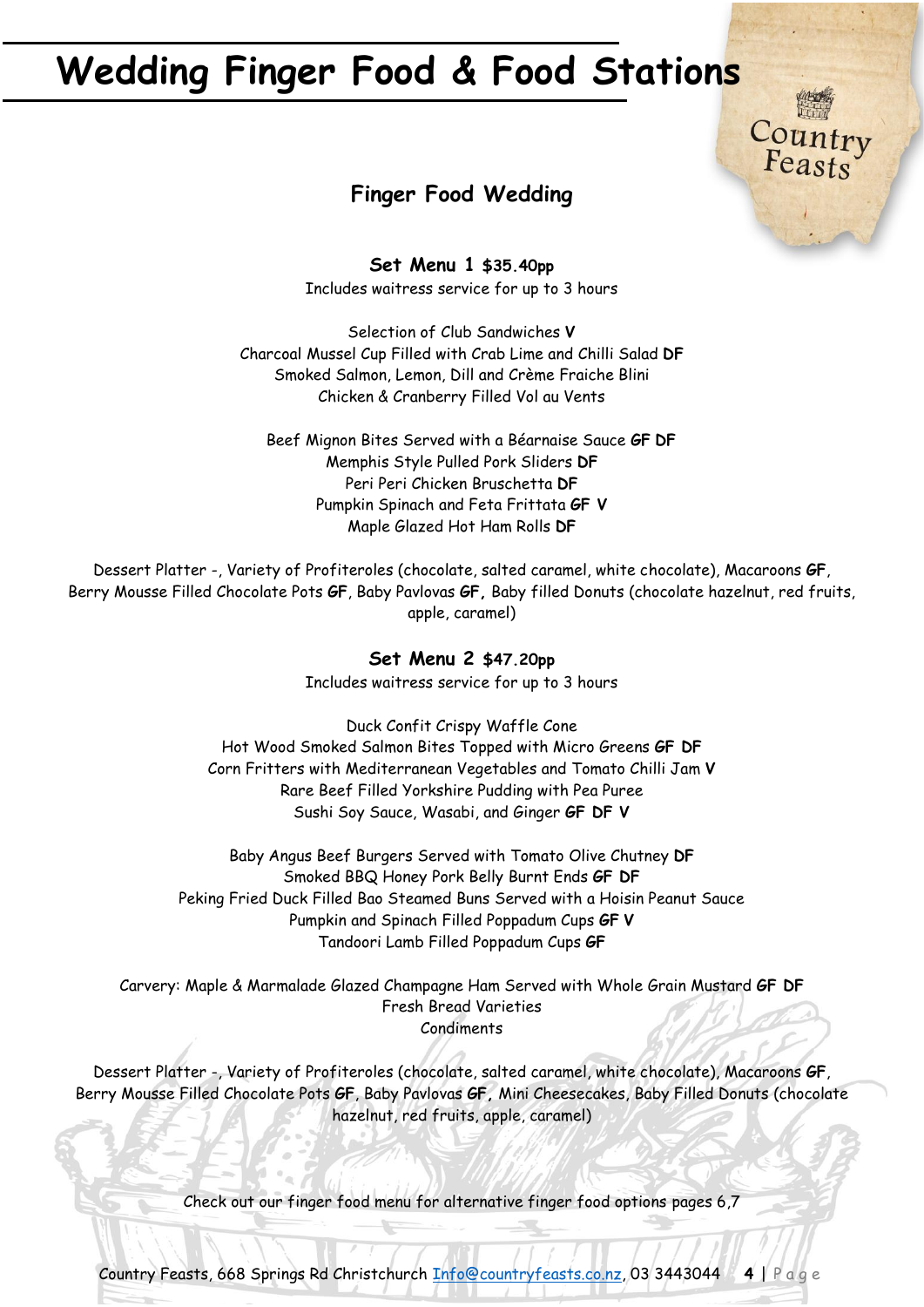

Country<br>Feasts

Any 3 stations and the salad bar \$8pp- Additional station

### **Soup Station**

Seafood Chowder **GF**  Pacific Rim Pumpkin Soup **GF DF V** Selection of Fresh Bread

### **Tapas Bar**

Grazing Table Including a Selection of Cheeses, Variety of Cured Meats, Seafood, Seasonal Fruit and Vegetables, Variety of Antipasto, Artisan Bread, Bark Crips, Pickles and Chutneys

### **Spit Roast Carvery Station**

Maple & Marmalade Glazed Champagne Ham Served with Whole Grain Mustard **GF DF** Mustard Crusted Roast Beef Served with Horseradish Cream **GF DF** Variety of Fresh Breads Condiments (swapped with any meats in our 'build your own buffet' section)

### **Salad Bar**

Kumara Salad **V** Zesty Beetroot Salad **GF DF V** Traditional Potato Salad **GF V** Broccoli Blueberry Bacon Salad **GF DF** Mixed Lettuce Salad **GF DF V** (swapped with any salads in our 'build your own buffet' section)

### **BBQ Shack**

Cola Glazed BBQ Pork Spare Ribs **GF DF** Greek Style Lamb Steaks Served with a Mint Yoghurt Dressing **GF DF** Beef Porterhouse Minute Steaks **GF DF** (swapped with any meats in our 'build your own buffet' section)

### **International Station**

Mexican- Fill your own Fajitas Indian- Buttered Chicken, Rice, and Naan Bread

### **Dessert**

Variety of Profiteroles (chocolate, salted caramel, white chocolate), Macaroons **GF**, Berry Mousse Filled Chocolate Pots **GF**, Baby Pavlovas **GF,** Mini Cheesecakes**,** Baby Filled Donuts (chocolate hazelnut, red fruits, apple, caramel) Fruit Cheese Board

Tea Coffee

Country Feasts, 668 Springs Rd Christchurch [Info@countryfeasts.co.nz,](mailto:Info@countryfeasts.co.nz) 03 3443044 **5** | P a g e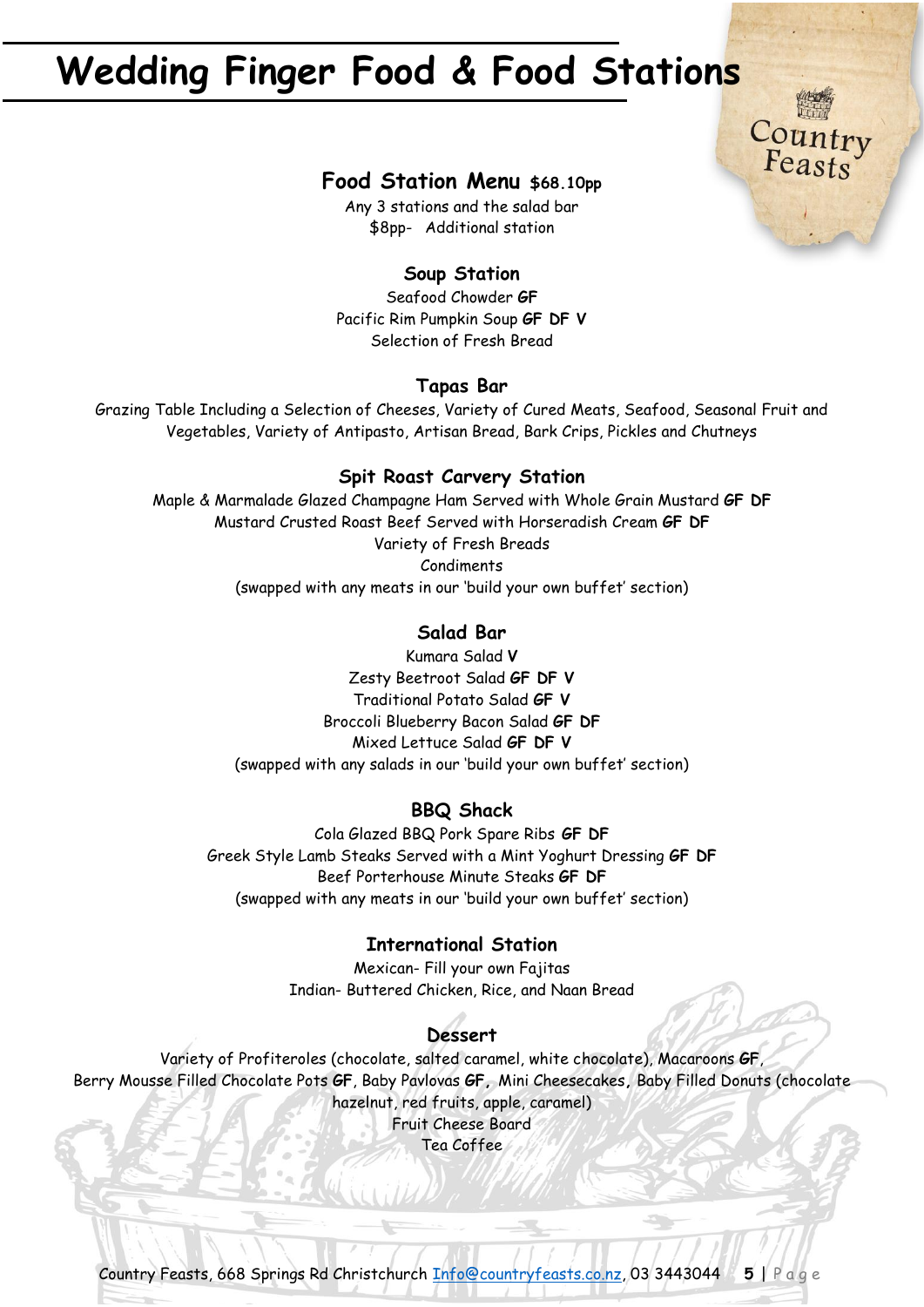### **Canapes**

Country<br>Feasts

Baby Angus Beef Burgers Served with Tomato Olive Chutney **DF** Baby Falafel Burgers Served with a Beetroot Chutney **DF V** Chicken & Cranberry Filled Vol au Vents Smoked BBQ Honey Pork Belly Burnt Ends **GF DF** Tandoori Lamb Filled Poppadum Cups **GF** or Pumpkin & Spinach Curry Filled Poppadum Cups **GF V** Corn Fritters Topped with Mediterranean Vegetables and Tomato Chilli Jam **V** Creamed Blue Cheese Pear & Walnut Tart **V** Duck Confit Crispy Waffle Cone Garlic & Chilli Prawns **GF DF** Grilled Pesto Prawns Filled Waffle Cone Charcoal Mussel Cup filled with Crab Lime and Chilli Salad **DF** Dukkha Crusted Lamb Backstrap and Tzatziki Served on a Polenta Cake **GF** Mushroom Arancini Bites Served with a Chilli Mayo **V** Hot Wood Smoked Salmon Bites topped with Micro Greens **GF DF** Kumara Rosti, Chorizo Lemon Aioli **GF DF** Malaysian Chicken Kebabs **GF** Mini Gourmet Savouries & Quiches Smoked Salmon Lemon Dill & Cream Fraiche Blini Tomato & Basil Crostini **V**

Country Feasts, 668 Springs Rd Christchurch [Info@countryfeasts.co.nz,](mailto:Info@countryfeasts.co.nz) 03 3443044 **6** | P a g e